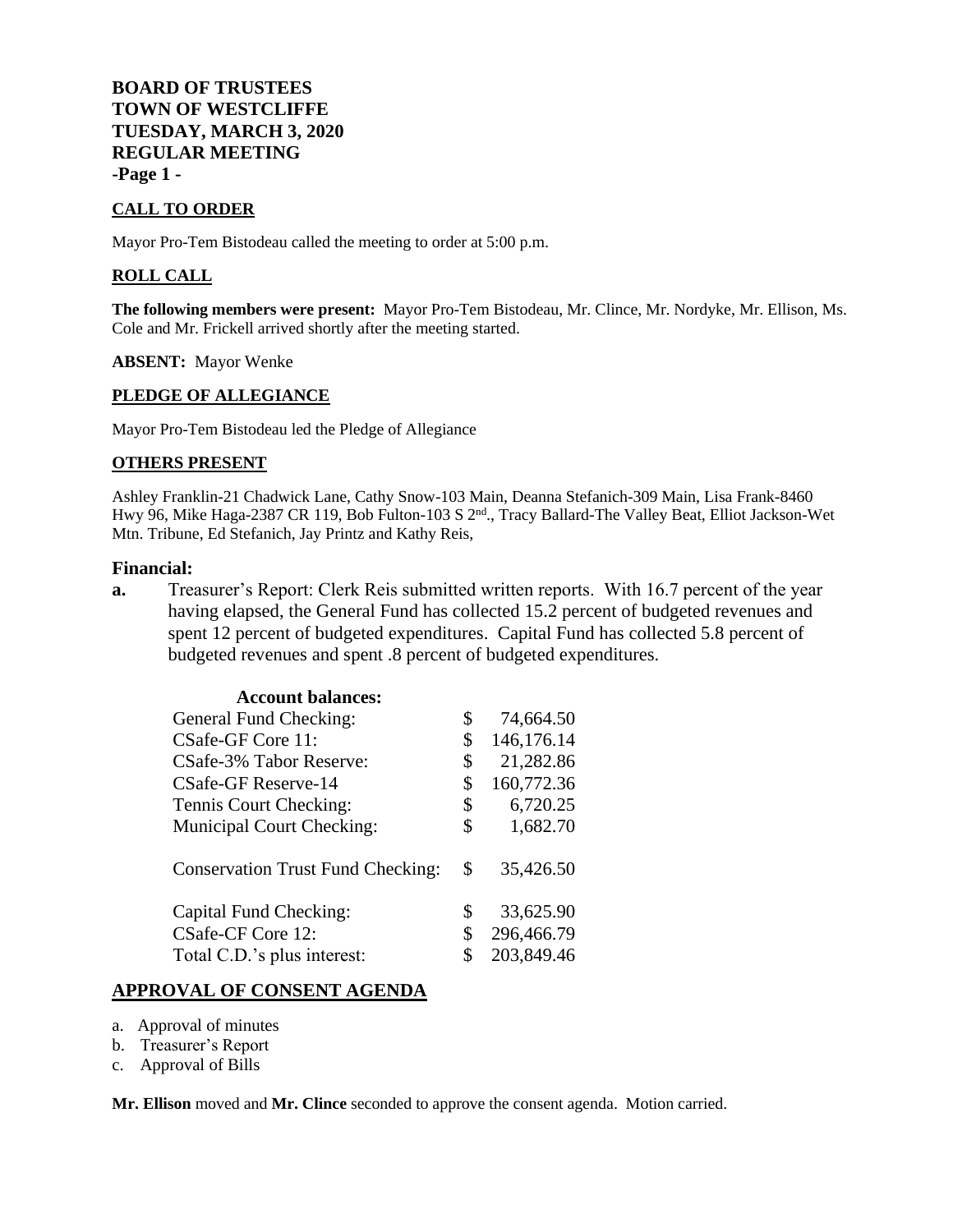### **OLD BUSINESS**

None

#### **NEW BUSINESS**

# **a. Sheriff's 2019 4th report.**

Sheriff Byerly reported the numbers are very different due to Fre-Com, any call that comes in as Westcliffe regardless if they were in the county or Silver Cliff the system logged it in as Westcliffe. Westcliffe in the past has been 33% of the total. The total for Westcliffe was 782 in the  $4<sup>th</sup>$  quarter. The reporting will get better with time. Two parking tickets were written in Westcliffe. Traffic tickets in the entire county– 524 traffic stops in the county, 1 stop every four hours, 172 tickets written, less than two a day.

Precautions and new procedures have been put in place after the escape incident at the jail.

Sheriff Byerly asked for a letter of support for a grant for a full-time resource officer at the school. It is a 25% match for the locals. It is a three-year grant. We would be able to have a full-time deputy at the school if we should get the grant. The board agreed to sign the support letter.

# **b. Consideration of request to approve a de-annexation plan in Vivienda Parque-Mike Haga.**

Mike Haga explained the purpose of the request is to de-annex four lots into Silver Cliff. The access will be off of Hermit Lane in Silver Cliff. The four lots would have a Silver Cliff address, but be in Westcliffe and about three quarters of an acre. Mrs. Haga is the sole owner of the property. The Silver Cliff Planning Commission approved the annexation. The commercial lots will remain in Westcliffe. They hope to start construction later this summer.

The Westcliffe Planning Commission recommended approving the request. It was noted when a property is split between municipalities, state statutes give the property owner the right to make the decision as to which municipality it can be put in.

The Town Attorney also made note that Westcliffe could request some monetary compensation for the property to be annexed into Silver Cliff. After some consideration and the thought that Westcliffe will benefit much more due to the people living there would spend money in Westcliffe, there wouldn't be a request for compensation.

**ACTION: Mr. Clince** moved and **Ms. Cole** seconded to approve the de-annexation plan in Vivienda Parque. Motion carried.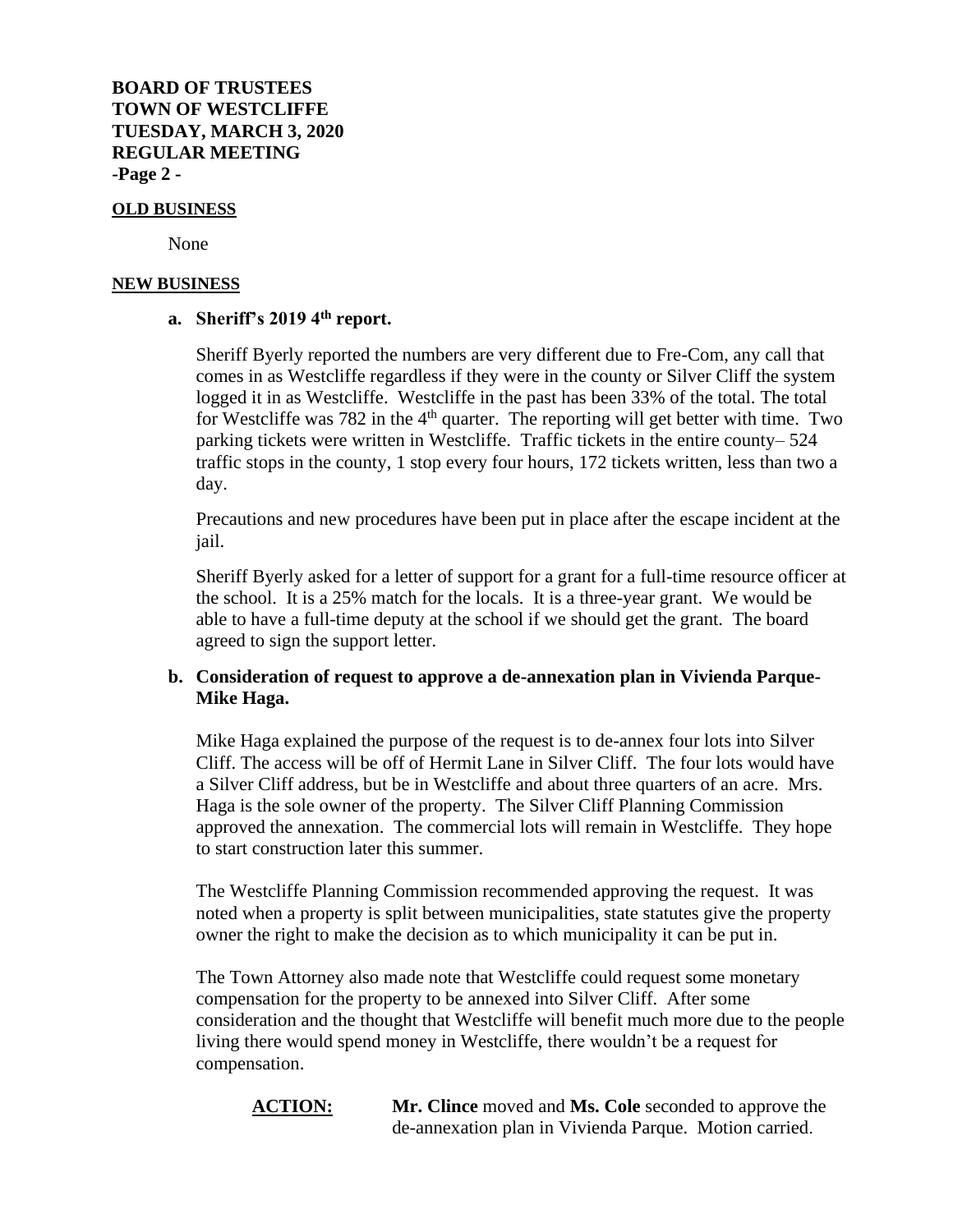### **NEW BUSINESS CONTINUED**

# **c. Consideration of approving the revised Code of Ethics Policy for Elected and Appointed Officials.**

One concern to the proposed change is that it would take a person's 1st Amendment right away. Another concern was a board member going on Facebook or other forms of social media disparaging another board member or a decision was made at a board meeting. Some felt this should only be done at a board meeting allowing full discussion. Some board members felt the current language was sufficient. Robert's Rule of Order Chapter 15 has a five-step process if there were an issue. This was put on the agenda by the mayor for board discussion.

# **ACTION: Mr. Clince** moved and **Mr. Ellison** seconded to not approve the revised Code of Ethics Policy for Elected and Appointed Officials. Motion carried.

Roll call vote:

Mayor Pro-Tem Bistodeau – Aye Mr. Clince – Aye Ms. Cole – Aye Mr. Ellison – Aye Mr. Nordyke – Nay Mr. Frickell - Nay

### **d. Appoint a Trustee to the vacant position on the Planning Commission.**

Mr. Ellison submitted a letter of intent to be a member appointed as a trustee to the end of his term, which ends after the April Election. In the letter he also would like to be considered and be appointed as the citizen seat after the election as there will be a vacant seat.

**ACTION: Mr. Clince** moved and **Mr. Nordyke** seconded to appoint Mr. Ellison to the vacant position on the Planning Commission. Motion carried.

### **STAFF & COMMITTEE REPORTS**

#### **a. Report from Town Clerk – Kathy Reis**

Capital Improvements Plan Document-Clerk Reis presented the document that once completed will replace the document on the website. The document has much more information for us and the public.